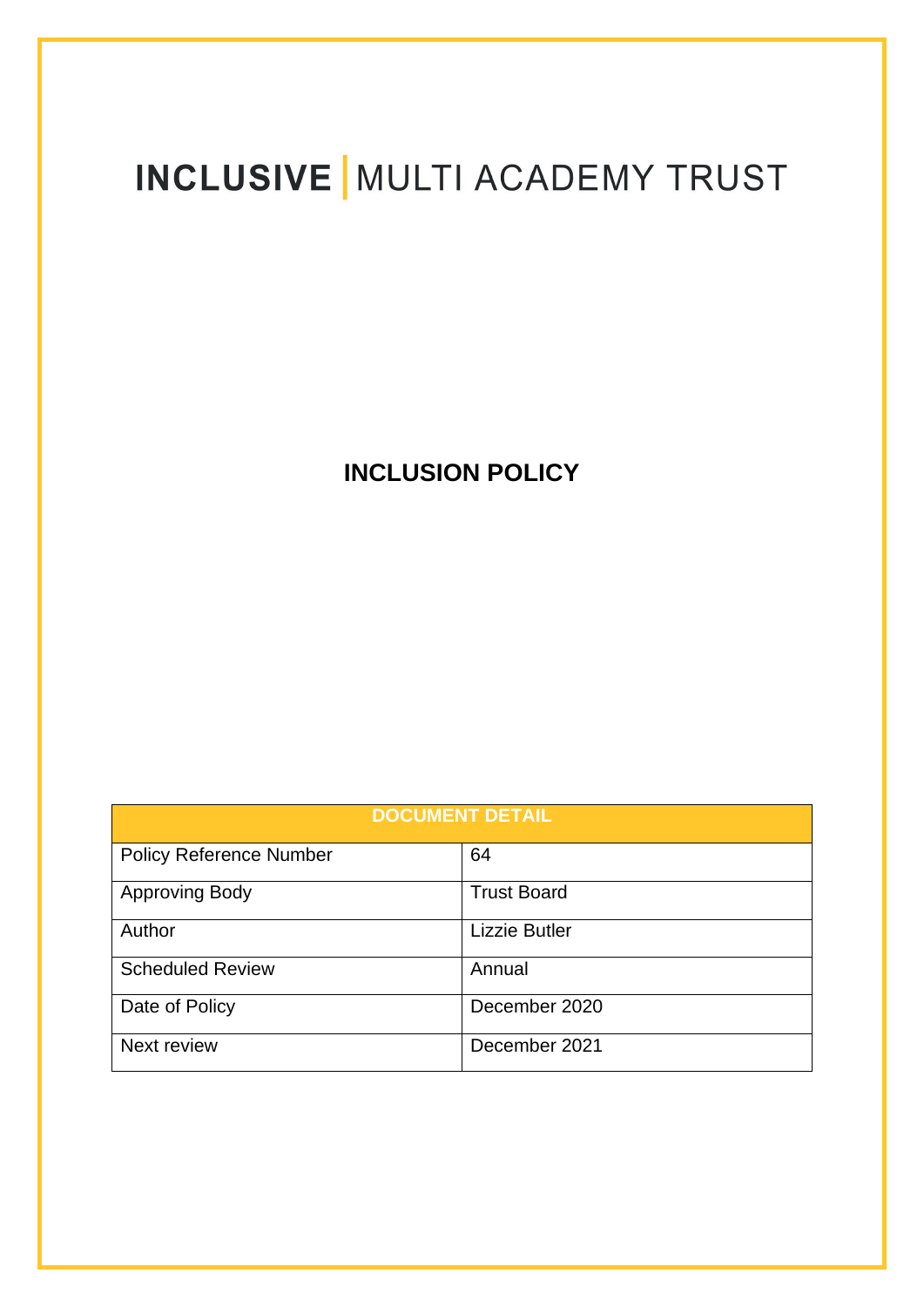| <b>Section Title</b> |                                                  | Page No. |
|----------------------|--------------------------------------------------|----------|
| Section 1            | Legislative Compliance                           | 3        |
| Section 2            | Principles                                       | 3        |
| Section 3            | Identification, Assessment and<br>Provision      | 4        |
| Section 4            | A Graduated Approach<br>Assess, Plan, Do, Review | 5        |
| Section 5            | Monitoring Pupils with SEND                      | 6        |
| Section 6            | <b>Criteria for exiting SEND Support</b>         | 6        |
| Section 7            | <b>Supporting Pupils and Families</b>            | 6        |
| Section 8            | Monitoring and Evaluating of SEND                | 8        |
| Section 9            | Roles and Responsibilities                       | 9        |
| Section 10           | Storing and Managing Information                 | 10       |
| Section 11           | <b>Bullying</b>                                  | 11       |
| Section 12           | <b>Complaints Procedure</b>                      | 11       |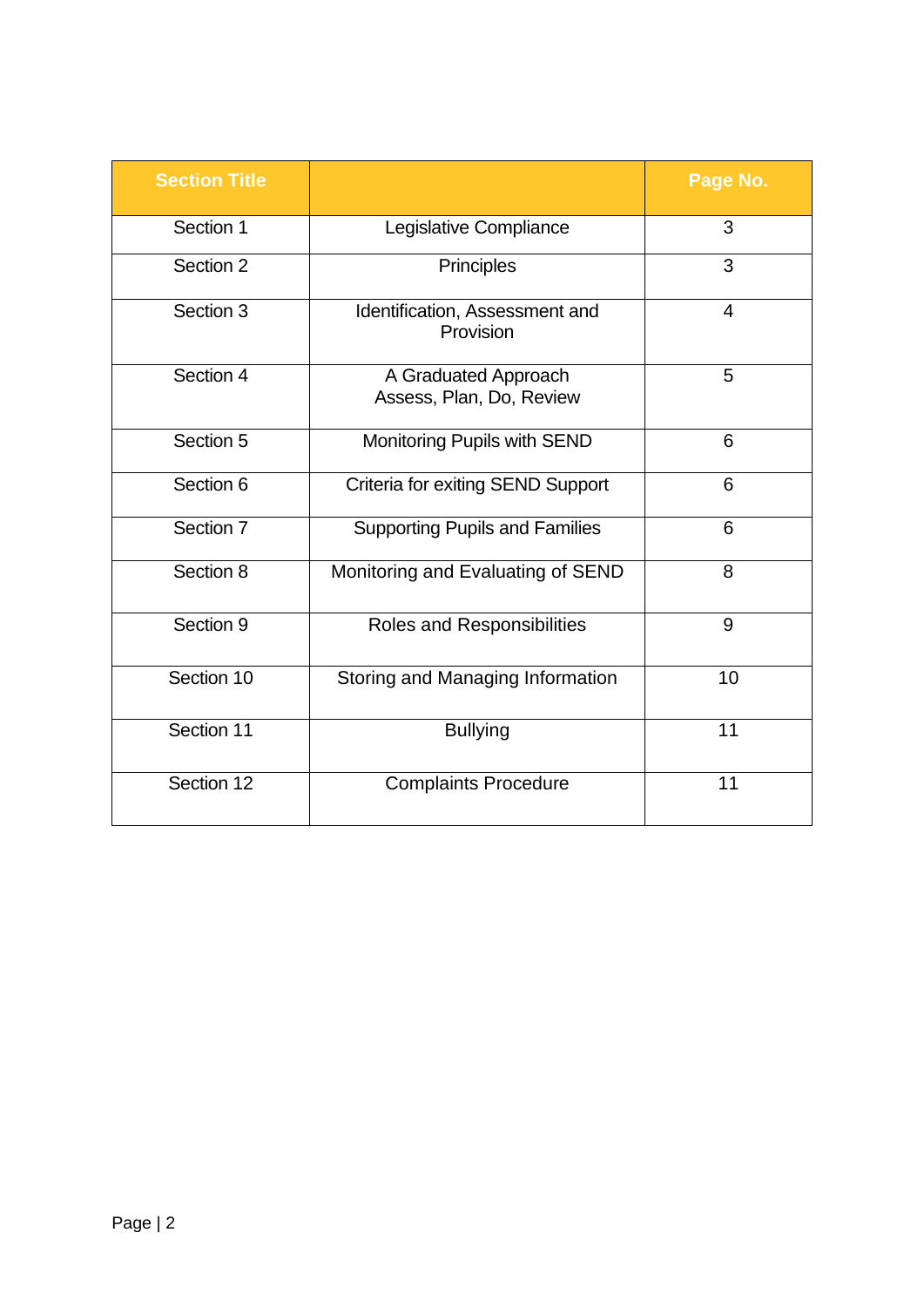# **Section 1**

The Inclusion Policy has been approved by the Trustees of the Inclusive Multi Academy Trust. Please also refer to the Trust Equality Plan, the Anti-Bullying Policy, and the Complaints Policy. In addition, please refer to the schools' local documents: the Accessibility Plan and the SEND Information Report.

#### **Legislative compliance**

This policy complies with the guidance given in **Statutory Instrument: Special Educational Needs and Disability Regulations 1st September 2014.** It has been written as guidance for staff, parents or carers and children with reference to the following guidance and documents:

- SEND Code of Practice (which takes account of the SEND provisions of the SEND and Disability Act 2001) September 2014 (updated May 2015)
- Ofsted Section 5 Inspection Framework September 2019
- Ofsted SEND Review 2010 "A Statement is not enough"
- Equality Act 2010
- Education Bill 2011
- Children and Families Act 2014

Each school in the academy has a named SENDCo. The current SENDCo for each school and the Inclusive MAT is Elisabeth Butler. The SENDCo had more than 12 months experience of doing the role previous to 1<sup>st</sup> September 2008 and therefore it is not statutory for her to take the NASENDCo (National Award for SEND) Award. The SENDCo is a member of the central Trust team and attends the Senior Leadership Team meetings at each school when possible.

Contact details: [Senco@beechfield.herts.sch.uk](mailto:Senco@beechfield.herts.sch.uk) [Senco@cherrytree.herts.sch.uk](mailto:Senco@cherrytree.herts.sch.uk) [Senco@lhaines.herts.sch.uk](mailto:Senco@lhaines.herts.sch.uk)

#### **Section 2**

#### **Principles**

#### **Aims and objectives**

The Inclusive Multi Academy Trust believes in inclusion. Trustees ensure the implementation of government and LEA inclusion recommendations. We believe that all children should be equally valued in school. We strive to eliminate prejudice and discrimination, and to develop an environment where all children can flourish and feel safe.

The specific objectives of the Trust Inclusion Policy are as follows:

- to ensure that reasonable steps are taken so that all learners are able to join in with the activities of the school
- to ensure that all learners make the best possible progress and that barriers to learning are removed and their needs are met
- to ensure parents are informed of their child's additional needs and that there is effective communication between parents and school
- to ensure that learners express their views and are fully involved in decisions which affect their education
- to promote effective partnership and involve outside agencies when appropriate
- ensure that any discrimination or prejudice whether actual or perceived is immediately identified and eradicated
- support all school staff, governors and parents in inclusion matters
- review the policy or aspects of it whenever there is an incident necessitating review
- ensure that the policy is implemented consistently by all staff across the schools.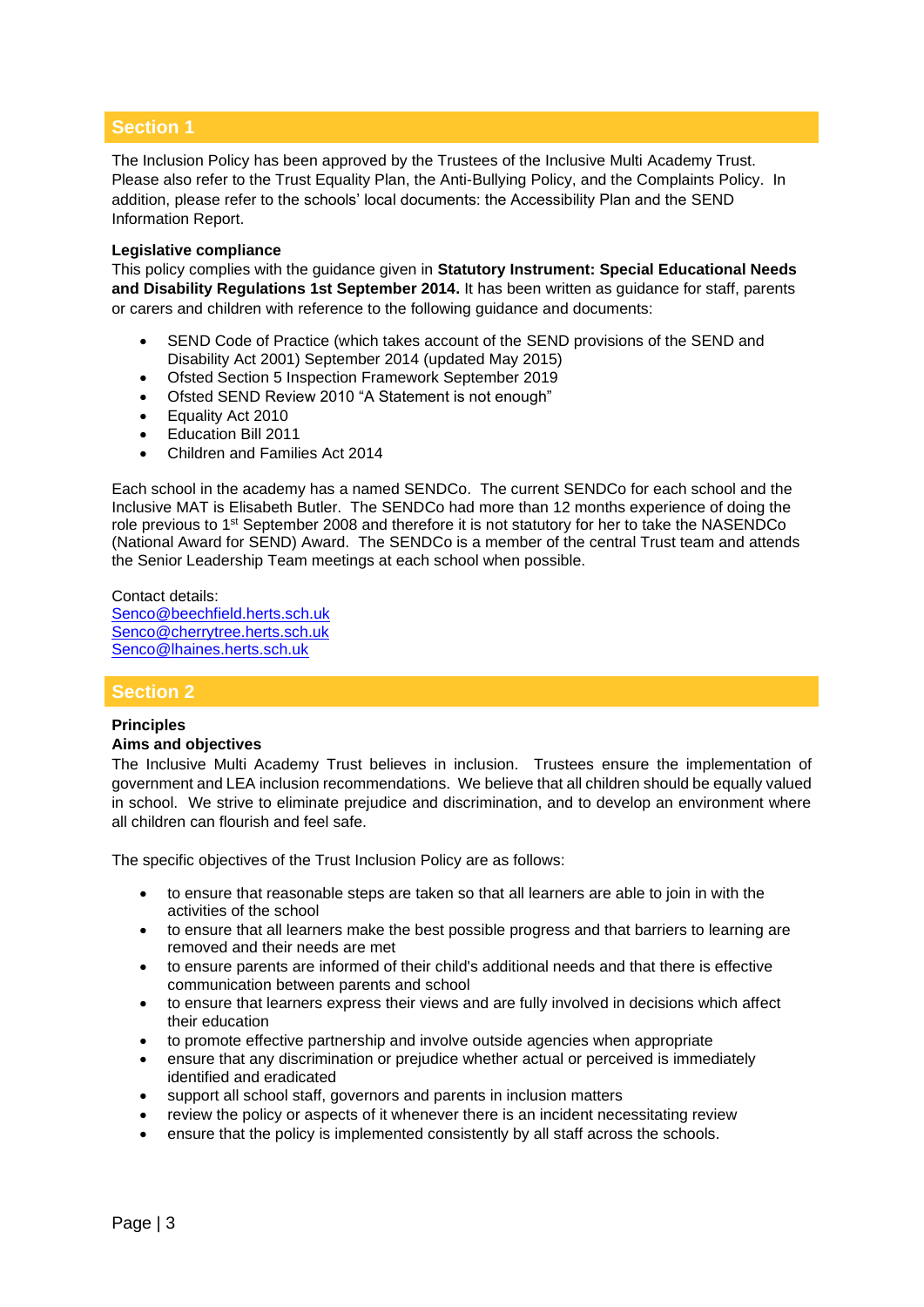All children have the right to:

- develop skills which enable them to have access to their curriculum
- enjoy their learning
- experience success and thus enhance their academic self-image
- be valued as individuals so that with care and concern they develop enhanced self-esteem
- participate and make a positive contribution to all school activities
- be safe within the school community
- develop and maintain physical and mental health.

The schools in the Trust actively seek to remove the barriers to learning and participation that can hinder or exclude individual pupils, or groups of pupils. This means that equality of opportunity must be a reality for our children. We make this a reality through the attention we pay to the different groups of children within our school:

- girls and boys
- minority ethnic and faith groups
- children who need support to learn English as an additional language
- children with special educational needs
- children with disabilities
- children with medical needs
- children with social, emotional and mental health needs
- gifted and talented children
- children who are at risk of disaffection or exclusion
- **travellers**
- asylum seekers
- children looked after
- young carers

Each school in the Trust values the individuality of all its children. We are committed to inclusion and to giving each pupil every opportunity to achieve the highest standards. We do this by taking account of pupils' varied life experiences and needs. The development of the child as a whole person is important to us. We work in partnership with parents and carers in supporting their children's education. We aim to engender a sense of community and belonging, and to offer new opportunities to learners who may have experienced previous difficulties. We offer a broad, balanced and differentiated curriculum through which we aim for all children to achieve their full potential.

# **Section 3**

#### **Identification, Assessment and Provision**

A pupil has SEND where their learning difficulty or disability calls for special educational provision, namely provision different from or additional to that normally available to pupils of the same age. (6.15: SEND Code of Practice January 2015)

What is not SEND but may impact on progress and attainment may include: • Disability • Attendance and punctuality • Health and welfare • Children/young people in receipt of Pupil Premium Grant or Pupil Premium Plus. • Looked After Children • Being a child/young person of servicemen/women • EAL.

#### **Special Educational Needs and Disabilities (Please also refer to each school's individual Information Reports)**

#### **Principles underpinning the Code of Practice 2014 (Last update May 2015)**

At the centre of the Code of Practice are the views, wishes and feelings of the child or young person, and the child's parents. There is an emphasis on:

• the importance of the child or young person, and the child's parents, participating as fully as possible in decisions, and being provided with the information and support necessary to enable participation in those decisions.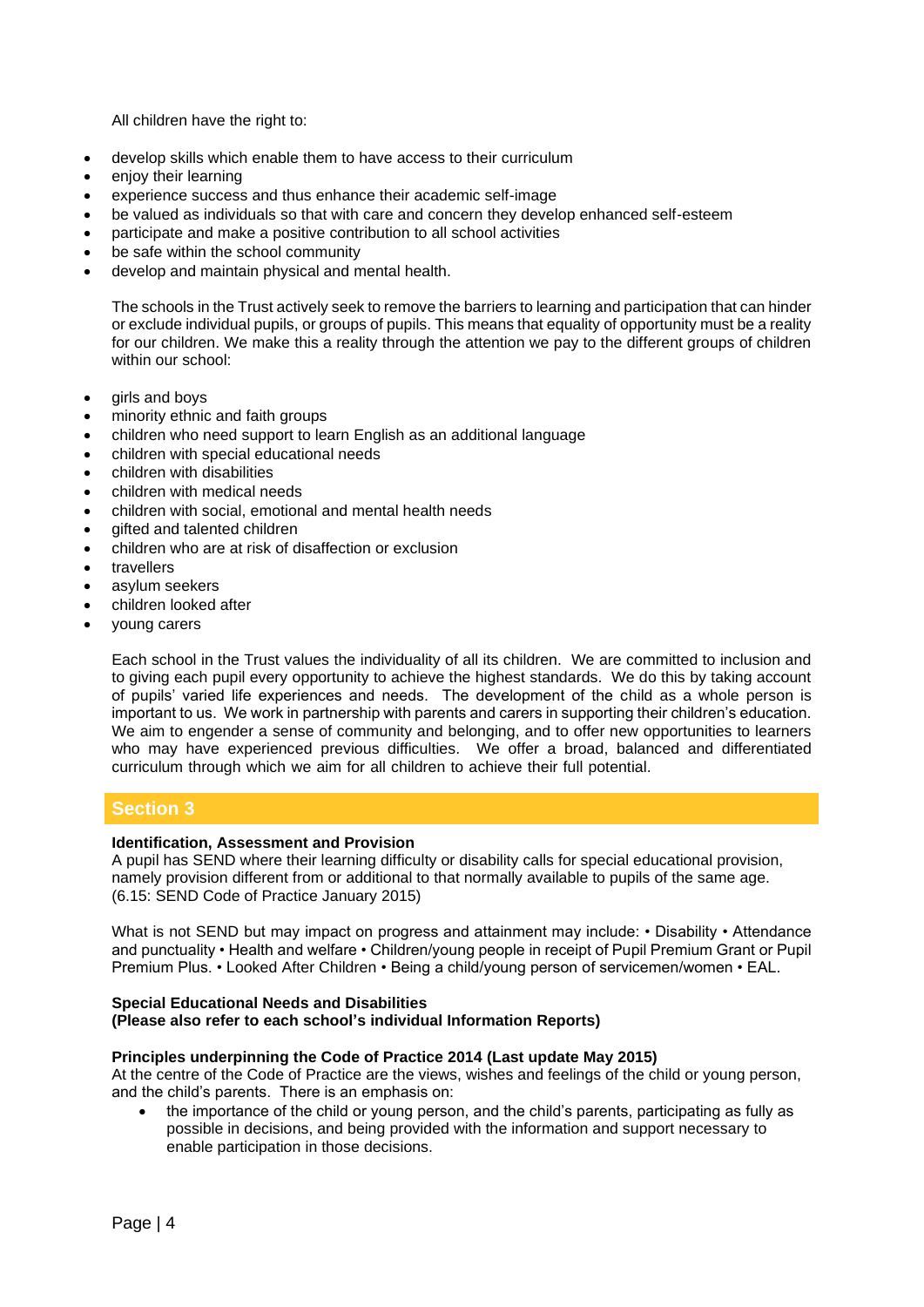• the need to support the child or young person, and the child's parents, in order to facilitate the development of the child or young person and to help them achieve the best possible educational and other outcomes, preparing them effectively for adulthood

These principles are designed to support:

- the participation of children, their parents and young people in decision- making
- the early identification of children and young people's needs and early intervention to support them
- greater choice and control for young people and parents over support
- collaboration between education, health and social care services to provide support
- high quality provision to meet the needs of children and young people with SEND
- a focus on inclusive practice and removing barriers to learning
- successful preparation for adulthood, including independent living and employment.

The 2014 SEND code of practice identifies four broad areas of special educational need:

- Communication and Interaction
- Cognition and Learning
- Social, emotional and mental health difficulties
- Sensory and/or physical needs

The purpose of identification is to work out what action the school needs to take, not to fit a pupil into a category. In practice, individual children or young people often have needs that cut across all these areas and their needs may change over time. The schools in the Inclusive Multi-Academy Trust recognise that it is important that a child's special educational needs are identified as early as possible. When identifying a special educational need, not only attainment needs to be assessed but a child's social and emotional skills. In addition, consideration should be made as to whether a child may have a disability under the Equality Act 2010 and, if so, what reasonable adjustments may need to be made for them. If a child is making less than expected progress, despite having support and interventions matched to the child's area of need, the school, with the support of parents or carers, may make a referral for external specialist support. If a child is identified as having a special educational need then the teacher will agree in consultation with the SENDCo, parent and the pupil the adjustments, interventions and support to be put in place, as well as the expected impact on progress, development or behaviour, along with a clear date for review. Please refer to the schools individual Information Reports which give more details.

We aim to provide high quality education on a daily basis for all children which includes adapting and differentiating the curriculum accordingly. If a child is identified as having a special educational need then the teacher, with support from the SENDCo, will:

- Ensure on-going observations/assessments
- talk to parents and the child to set clear outcomes and complete the Support Plan
- Complete a One Page Profile together with the child and the parents
- Differentiate and adjust to ensure access to an appropriate curriculum.
- Implement strategies to enable the pupil to learn and access the curriculum, with support from external agencies if required
- Identify appropriate interventions
- Meet with parents at least three times a year to review the Support Plan and set new outcomes

# **Section 4**

#### **A Graduated Approach: Assess-Plan-Do-Review**

The graduated approach is at the heart of whole-school practice as our schools are continually assessing, planning, implementing and reviewing our approach to teaching all children. The child's class teacher will take steps to provide differentiated learning opportunities that will aid the pupil's academic progression and enable the teacher to better understand the provision and teaching style that needs to be applied.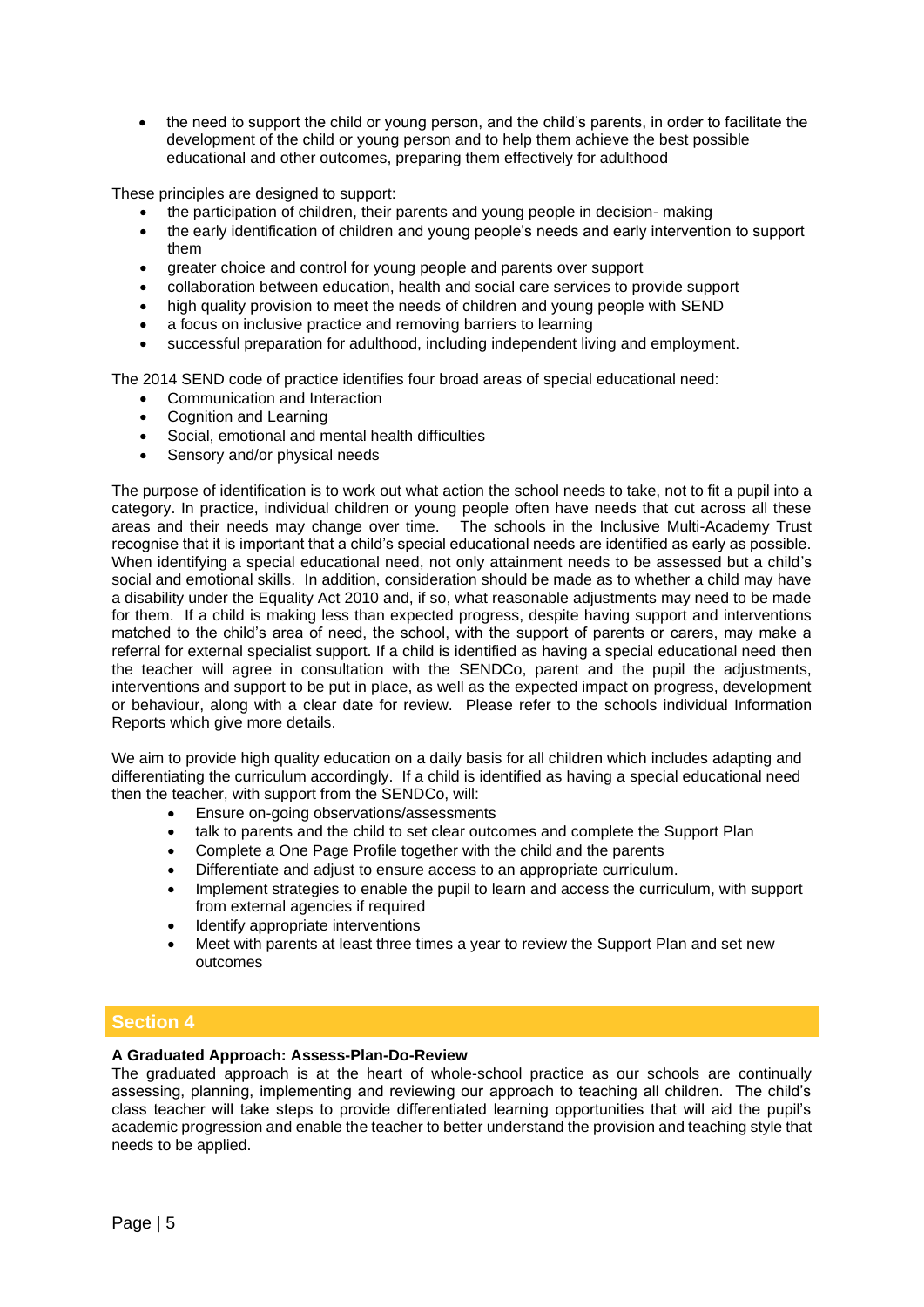Any pupils who are falling significantly outside of the range of expected academic achievement in line with predicted performance indicators will be monitored and where a special educational need is identified, the graduated approach becomes more personalised as it responds over time to a growing understanding of the child and to gaps/barriers in learning.

This is an ongoing cycle to enable the provision to be refined and revised as the understanding of the needs of the pupil grows. This cycle enables the identification of those interventions which are the most effective in supporting the pupil to achieve good progress and outcomes.

# **Section 5**

#### **Monitoring Pupils with SEND**

Pupils who require provision which is different from or additional to that normally available to pupils of the same age will have a One Page Profile with the needs and views of the child prioritised. A SEND Support Plan will detail the proposed outcomes agreed with the child or young person, the parents or carers and the teachers and detail the provision in place to support the achievement of these outcomes. This will be reviewed often as the outcomes are achieved.

The majority of children and young people with SEND or disabilities will have their needs met within local mainstream settings, (as set out in the information on identification and support in Chapters 5, 6 and 7 of the Code of Practice). Some children and young people may require an Education Health and Care (EHC) needs assessment in order for the local authority to decide whether it is necessary for it to make provision in accordance with an EHC plan.

#### **Transition**

SEND support will include planning and preparation for the transitions between phases of education and preparation for adult life (see Chapter 8 of the Code of Practice 2014). The teachers, Pastoral Lead and the SENDCo are ambitious for all children and consider their cultural capital when preparing them for their next stage in their education.

Preparing for adulthood from the earliest years). This includes within school transitions. For further information please refer to the schools individual SEND Information Reports.

# **Section 6**

#### **Criteria for exiting the SEND Support**

Where specific planned provision has been successful and accelerated progress has been made so that the pupil is working within national expectations, then they should be removed from SEND Support. The pupil will continue to be monitored by the school's usual monitoring cycle. If a child has been receiving external agency support, such as a Speech and Language Therapist, they may exit SEND Support when they are discharged from the service by the professional working with the child in agreement with the parents, class teacher and SENDCo.

#### **Section 7**

#### **Supporting Pupils and Families**

Please refer to [Hertfordshire's](https://www.hertfordshire.gov.uk/microsites/local-offer/the-hertfordshire-local-offer.aspx) Local Offer. Each school's Information Report can be found on their websites.

Please refer to the SEND Information Report for details as to how each of the Inclusive MAT schools supports their pupils and families. This details external agency support, transitions and how to support your child with their learning.

Each of the schools have a Pastoral Support Lead who meets regularly with the SENDCo to discuss and co-ordinate provision for children who have other needs that may need monitoring or support. The Pastoral Support Leads offer a range of therapeutic practices and mentoring schemes.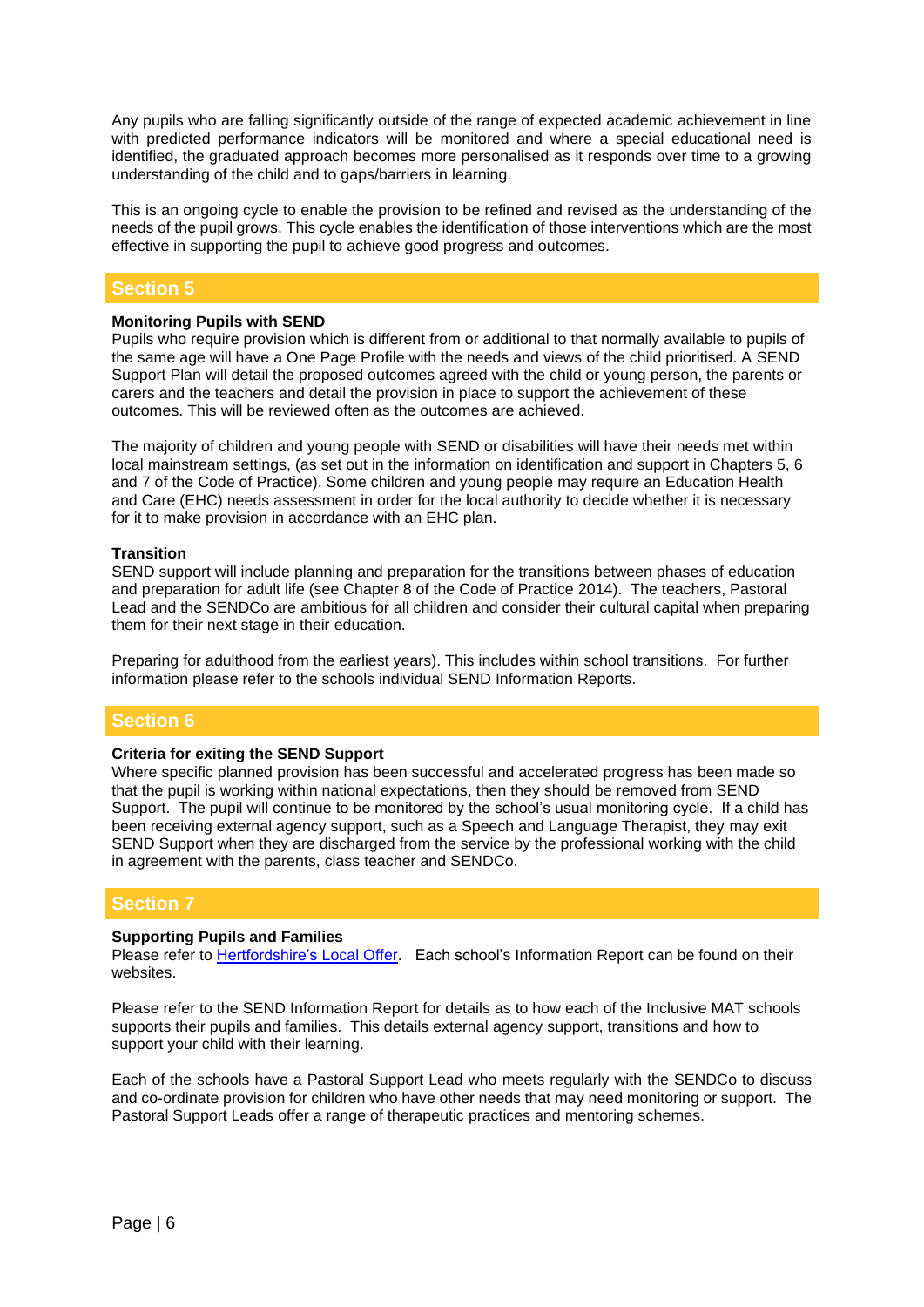#### **Medical conditions**

The school will make arrangements to support pupils with medical conditions. Individual care plans and/or Education, Health and Care Plans will normally specify the type and level of support required to meet the medical needs of such pupils. Where children and young people also have SEND, their provision will be planned and delivered in a co-ordinated way with the care plan. Schools are required to have regard to statutory guidance 'Supporting pupils at school with medical conditions'. Please refer to the Trust Administering Medicines in Schools policy.

#### **Children with Disabilities**

The Inclusive Multi Academy Trust is committed to providing an environment that allows children with disabilities full access to all areas of learning. All reasonable steps are taken to ensure that these children are not placed at a substantial disadvantage compared to non-disabled children. (See Trust Equality Plan). If a child has a disability which does not impact on learning, they will not have a Support Plan. Reasonable adjustments will be made to ensure full access to the curriculum and school events in consultation with parents/carers.

Teachers modify teaching and learning expectations as appropriate for children with disabilities. For example, they may give additional time to complete certain activities, or they may modify teaching materials. In their planning, teachers ensure that they give children with disabilities the opportunity to develop skills in practical aspects of the curriculum.

Teachers ensure that the work undertaken by disabled children:

- takes account of their pace of learning and the equipment they use;
- takes account of the effort and concentration needed in oral work, or when using, for example, visual aids
- is adapted or offers alternative activities in those subjects where children are unable to manipulate tools or equipment, or use certain types of materials
- allows opportunities for them to take part in educational visits and other activities linked to their studies
- includes approaches that allow hearing-impaired children to learn about sound in science and music, and visually-impaired children both to learn about light in science, and also to use visual resources and images both in art and design and in design and technology
- uses assessment techniques that reflect their individual needs and abilities.

#### **English as an Additional Language**

Children who are learning English as an additional language have linguistic skills similar to those of monolingual English-speaking children. Their ability to participate in the full curriculum may well be in advance of their current ability to communicate in English.

To support the high number of children whom are new to English when they start school, each school in the Trust offers a language rich environment. Visuals are used consistently throughout the schools to support understanding and spoken language. In the Foundation Stage Units, activities are supported by visuals and aids are placed strategically around the environment to develop communicative skills. Key questions are often demonstrated using programmes which offer visuals for individual words. All boxes and resources are visually labelled to allow the children to develop connections between both spoken and written English.

We develop their spoken and written English by:

- Targeted support through small group intervention, in class support, and story groups
- ensuring that vocabulary work covers the technical as well as the everyday meanings
- covering not just key words, but also metaphors and idioms
- explaining how spoken and written English have different usages for different purposes
- providing the children with a range of reading materials, to exemplify the different ways in which English is used
- giving them appropriate opportunities for talking, and using talking to support writing
- encouraging them to relate one language to another
- labelling the classroom clearly, including dual language
- dual language titles on displays in shared areas
- using visual cues.

**We ensure** their access to the curriculum and to assessment by: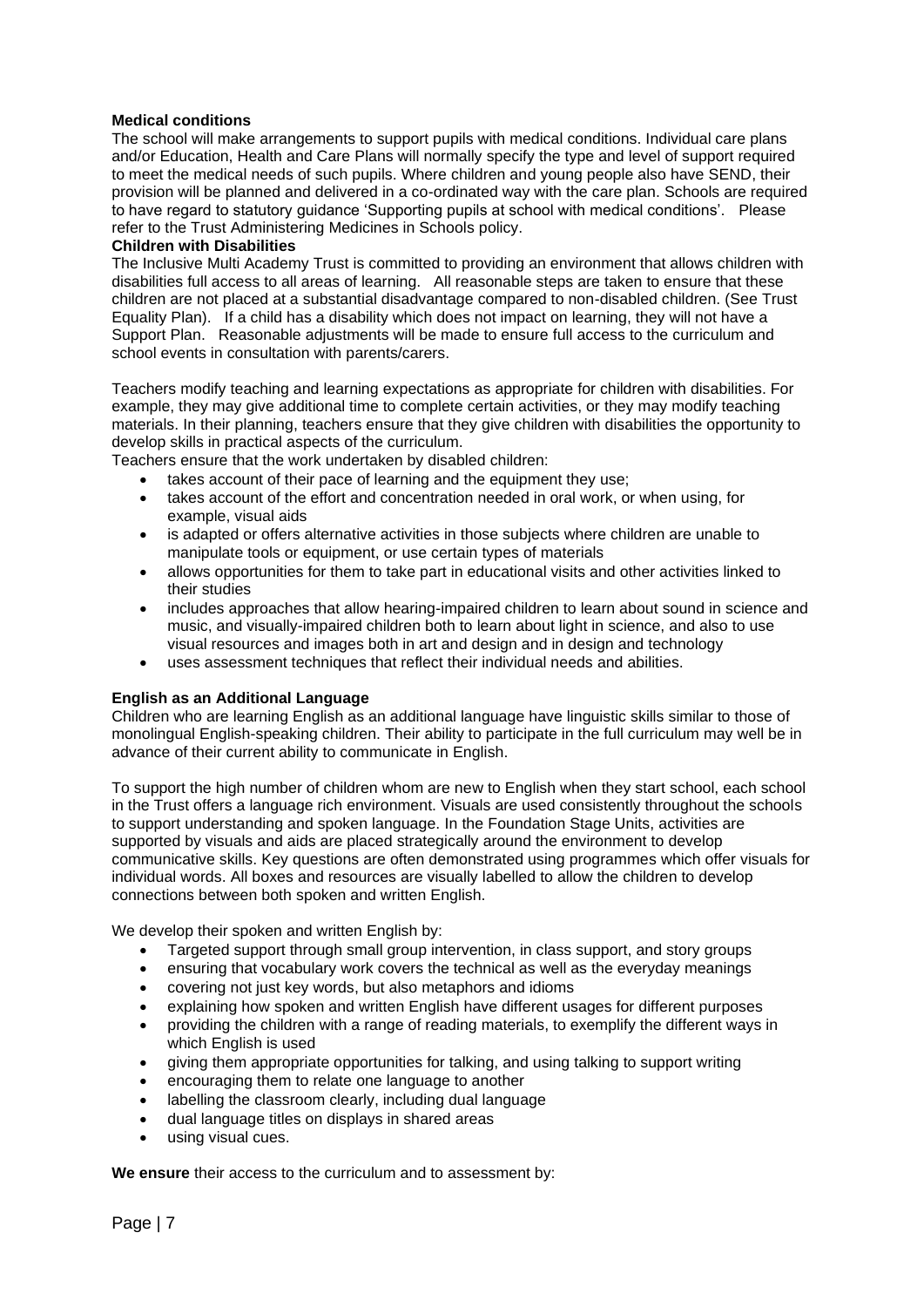- using texts and materials that suit their ages and learning stages
- providing support through ICT, video and audio materials, dictionaries and translators, readers and amanuenses
- using the home or first language if appropriate.

#### **Higher Attainers and More Able**

The purpose of the Inclusion Policy is to ensure that we recognise and support the needs of all children in the school including those children who have been identified as more able.

This also includes those who may be underachieving or whose skills and knowledge may extend beyond the schools' measures of progress and curriculum. Exceptionally able pupils are those who have the capacity to achieve or perform at the very highest levels.

In each of the Trust schools, practice is developed based on the following strategies:

- Rich questioning
- Higher order and abstract thinking (e.g. handling ambiguity and paradox)
- Problem solving and enquiry
- Development of advanced language skills, to include accuracy, precision and fluency
- Independent work and self-study
- Development of metacognition including P4C
- Transfer of knowledge across disciplines
- Provision of leadership opportunities
- Curriculum enrichment
- Different subject areas will deploy different and additional approaches according to age and stage.

Most able pupils are often at risk of underachievement because of their different pace of learning, particular learning style, barriers to learning or social isolation.

The goal of the schools in the Trust is to develop a *Growth Mindset* within pupils. This approach is designed to remove such barriers to learning as the students will begin to understand, accept and believe they can grow their ability rather than being told they 'can' by parents and teachers. Pupils with a growth mindset are those who understand that abilities and talents are improved through effort, and that they are more successful and willing to work hard at things they find difficult. The growth mindset approach is for all pupils.

Research suggests that the best methods to allow young people to believe in their ability to grow are as follows:

- Being open and frank about growth i.e. making everyone aware of what they can achieve by adopting the mindset.
- Using feedback and praise designed to promote and highlight their ability to grow through effort, planning and commitment.
- Showing pupils that you can achieve more through training and effort. Giving clear and inspirational examples of others who have used their Growth Mindset to great effect.
- The opportunity for pupils to think about strategies to use to overcome set- backs and problems so that they can succeed.

# **Section 8**

#### **Monitoring and Evaluation of SEND**

Pupil progress meetings are held on a termly basis and the progress and attainment of all pupils is monitored. During Pupil Progress Meetings we consider the following: Do all our children achieve their best? Are there differences in the achievement of different groups of children? What are their barriers to learning? What are we doing for those children who we know are not achieving their best? Are our actions effective?

The schools in the Trust follow a provision management approach, involving the mapping of provision, monitoring, review and evaluation of interventions used to support pupils. This then feeds into the deployment of staff and resources to ensure our children achieve. The information gained from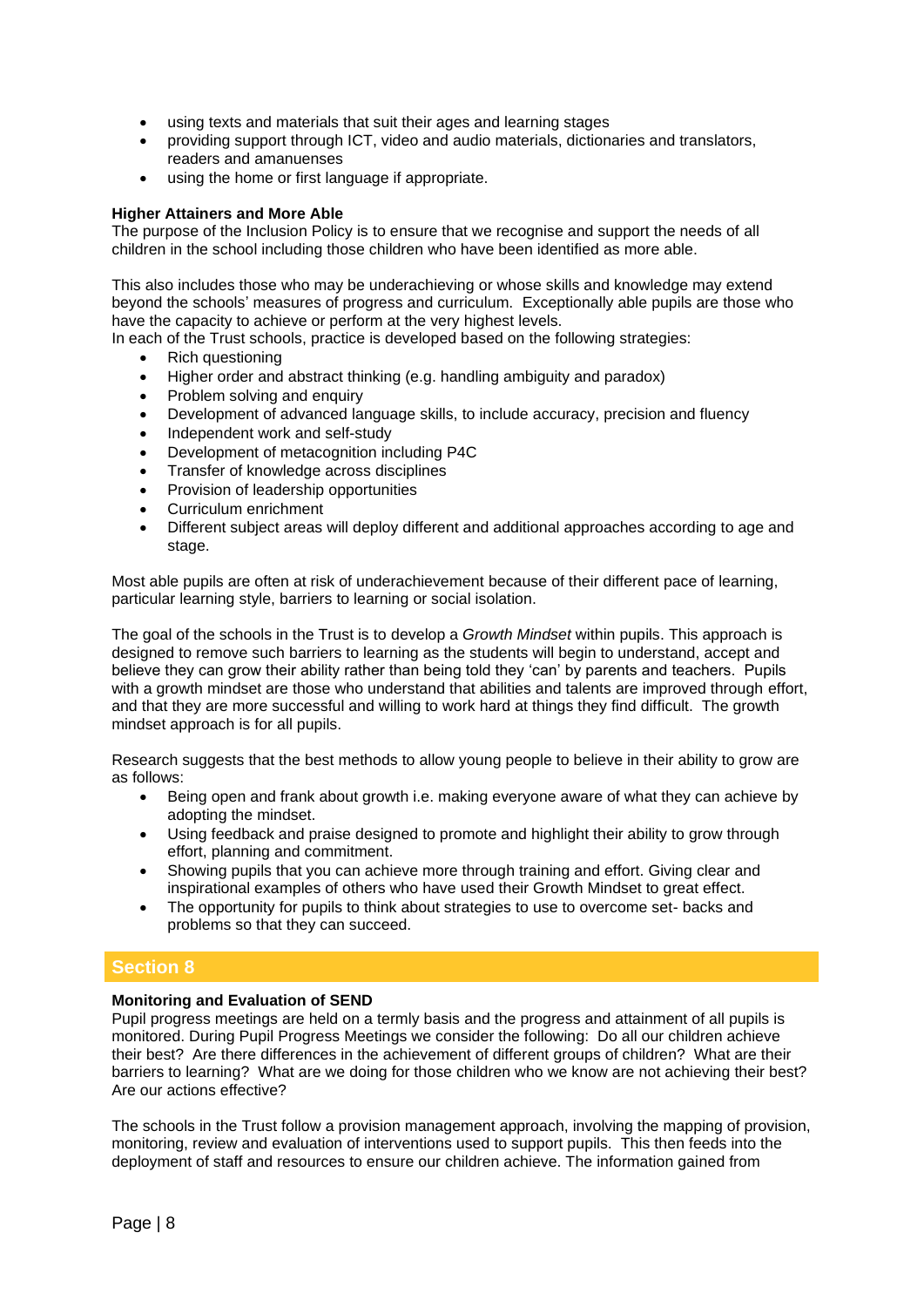provision management is used to identify how effective provision and interventions are in enabling pupils to achieve academic and wider outcomes.

In order to make consistent continuous progress in relation to provision for all learners, the schools encourage feedback from staff, parents and pupils throughout the year. This is achieved through different means. Some examples are Pupil Voice, pupil surveys, Parents' Meetings and Questionnaires.

### **Section 9**

#### **Roles and responsibilities**

Provision for children with special educational needs is a whole school matter and all staff are responsible for helping to meet an individual's needs and for following the school's procedures for identifying, assessing and making provision to meet those needs. Within these procedures specific roles are identified in order to support and monitor staff, pupils and provision.

#### **SENDCo's Role**

The SENDCo is responsible for co-ordinating the provision of special educational needs throughout the school and across the Trust. This involves:

- overseeing day to day operation of the SEND policy;
- managing class and individual SEND records;
- regularly updating the Inclusion Register;
- coordinating provision for children with SEND alongside the class teacher;

• working alongside staff to assist them in identifying, assessing and planning for children's needs and ensuring that children make progress;

- liaising with designated teacher where a Looked after Child has SEND;
- advising on graduated approach to SEND Support:
- advising on use of delegated budget/ other resources;
- liaising with parents of children with SEND;
- links with other education settings and outside agencies;
- liaising with potential next providers of education;
- ensuring that SEND records are up to date;

• take a strategic role in developing, monitoring and reviewing the SEND Policy and the Information Report for schools across the Trust (School Offer)

• being aware of the outcomes of the local area's special educational needs and disabilities inspection

• overseeing the identification of children needing intervention through SEND Provision, Provision Plan or EHC plan;

• arrange workshops/training on aspects of inclusion as appropriate for parents and staff

• liaising with the governor responsible for SEND.

#### **Class Teachers' Role**

Teachers are responsible and accountable for the progress and development of the pupils in their class, including pupils who access support from teaching assistants and/or specialist staff. High quality teaching, differentiated for individual pupils, is the first step in responding to pupils who have, or may have SEND. Teachers should have high aspirations for every pupil. With advice and support from the SENDCo, clear targets should be set and reviewed regularly. Teachers should seek practical advice, teaching strategies, and information about the types of special educational need from the SENDCo.

Teachers must involve parents and pupils in planning and reviewing the progress of SEND children. The views and aspirations of parents and children should be sought and regular updates on progress provided.

In addition, each class teacher is responsible for:

- Being informed of the content of the appropriate policies and documents including the Trust Inclusion Policy, the School's Information Report, the Trust Equality Plan and Accessibility Plan as well as Hertfordshire's Local Offer.
- The progress and development of every pupil in their class
- Working closely with any teaching assistants or specialist staff and external advisors to plan and assess the impact of support, provisions and interventions and how they can be linked to classroom teaching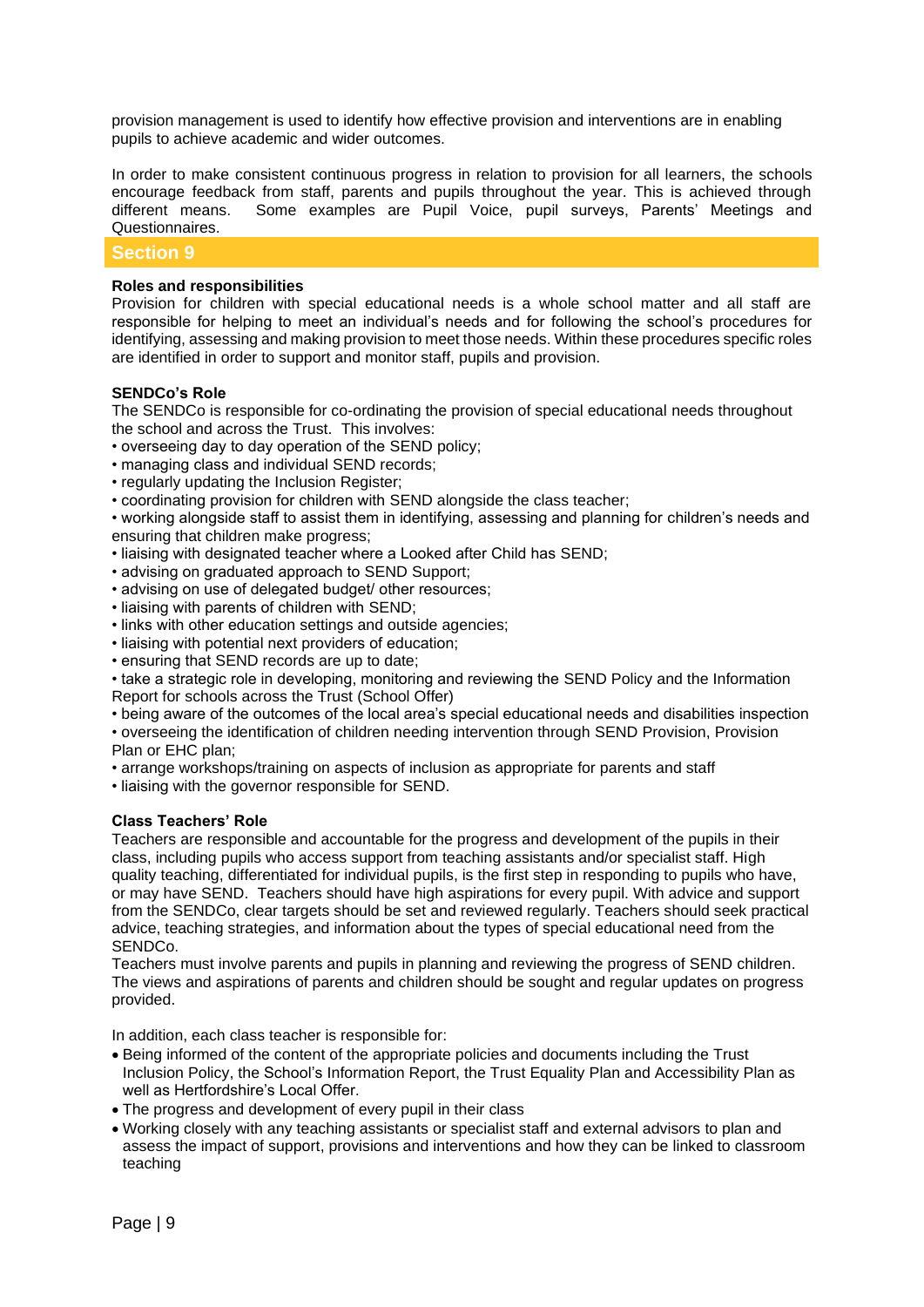- Working with the SENDCo to review each pupil's progress and development and decide on any changes to provision
- talking to parents/carers regularly to set clear outcomes and review progress towards them, discuss the activities and support that will help achieve them, and identify the responsibilities of the parent, the pupil and the school. Teachers should meet parents at least three times each year.

#### **Headteacher's Role**

It is the Headteacher's responsibility to;

• ensure that the SENDCo is able to influence strategic decisions about SEND;

• put in place arrangements to ensure parents are regularly engaged in discussions about the progress of their child (at least three times a year);

• ensure a process is in place for involving parents and children in reviewing provision and planning for pupils identified with SEND;

• monitor and evaluate SEND provision, review progress and ensure that children with SEND are included in activities and have positive outcomes.

#### **Children's Role**

Pupil participation is the goal for all children and they will become progressively more involved in setting and evaluating targets within the SEND process. Children's views will be sought and recorded as part of the review meeting.

#### **Parents' and Carers' Role**

All parents and carers of children with special educational needs are treated as partners. Parents will be consulted about strategies, provisions and interventions implemented by the schools. SEND Support Plans will be shared with parents at least three times a year and their views on progress will be recorded at review meetings.

#### **The Local Governing Committee's Role**

It is the statutory duty of the governors to ensure that the school follows its responsibilities to meet the needs of children with SEND following the requirements of the Code of Practice 2014. The Local Governing Committee will, in cooperation with the Head teacher and the Multi Academy Trust, determine the school's general policy and approach to provision for children with SEND and establish the appropriate staffing and funding arrangements. There is a named governor for SEND in each school who meets with the SENDCo at least termly to discuss actions taken by the school. The Inclusive Multi Academy Trust should ensure that there is an annual formal evaluation of the effectiveness of our school SEND provision and policy. The evaluation will be carried out by the Headteacher, SENDCo and SEND governor and information will be gathered from teachers, teaching assistants, parents, and pupils. This will be collated and published by the governing committee on an annual basis in accordance with section 69 of the Children and Families Act 2014.

#### **Responsibility of the Trust Board**

It is the duty of the Trust Board to ensure that there is a designated governor for Inclusion for each school in the Inclusive MAT who sits on the Local Governing Board. The Trust Board should ensure that the designated governor has a specific oversight of the school's arrangements for SEN and disability and that they fulfil their responsibilities as stipulated in the SEND Code of Practice (2015) and the Governance Handbook (2019) Section 6.4.11. In addition, the Trust Board will appoint a Trustee linked to Inclusion.

# **Section 10**

#### **Storing and Managing Information**

The following records are kept:

- Provision Maps and Venn Diagrams
- **Case Studies**
- SEND Support Plans These are written and shared with parents and children and they explain what the targets are and how the targets are to be achieved.
- One Page Profiles.
- Education and Health Care Plans/Statements This paperwork is issued after a request for statutory assessment has been successful. These plans must be reviewed annually with the